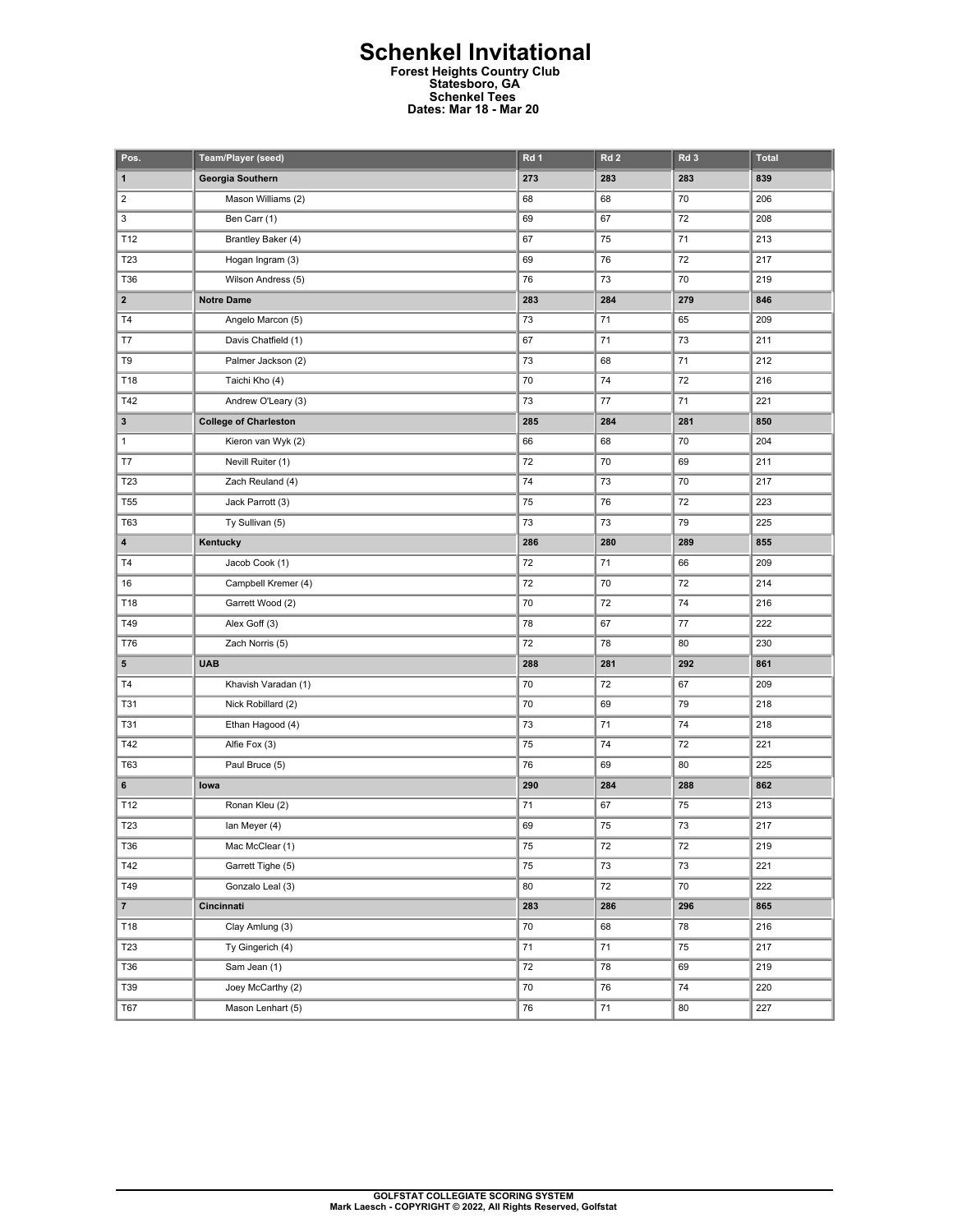| Pos.            | Team/Player (seed)      | Rd 1   | Rd <sub>2</sub> | Rd <sub>3</sub> | <b>Total</b> |
|-----------------|-------------------------|--------|-----------------|-----------------|--------------|
| 8               | <b>West Virginia</b>    | 283    | 289             | 294             | 866          |
| T9              | Mark Goetz (3)          | 70     | 70              | 72              | 212          |
| T18             | Logan Perkins (1)       | 72     | 68              | 76              | 216          |
| T42             | Kurtis Grant (5)        | 70     | 75              | 76              | 221          |
| T49             | Jackson Davenport (2)   | 73     | 76              | 73              | 222          |
| T49             | Trent Tipton (4)        | 71     | 78              | 73              | 222          |
| 9               | Furman                  | 285    | 287             | 300             | 872          |
| T23             | Jack Crosby (1)         | 72     | 70              | 75              | 217          |
| <b>T31</b>      | Walker Crosby (3)       | 72     | 70              | 76              | 218          |
| <b>T31</b>      | Sam Lape (5)            | 68     | 76              | 74              | 218          |
| <b>T55</b>      | Ross Funderburke (2)    | 74     | 72              | 77              | 223          |
| T <sub>55</sub> | Will Morlan (4)         | 73     | 75              | 75              | 223          |
| 10              | Middle Tennessee St.    | 288    | 293             | 295             | 876          |
| T12             | Nick Wolf (4)           | 70     | 75              | 68              | 213          |
| T23             | Owen Stamper (2)        | 70     | 73              | 74              | 217          |
| T49             | Michael Barnard (3)     | 76     | 70              | 76              | 222          |
| T67             | Kevin Jegers (1)        | 72     | 75              | 80              | 227          |
| T76             | Connor Daly (5)         | 77     | 76              | 77              | 230          |
| T11             | Virginia Tech           | 286    | 288             | 303             | 877          |
| T9              | Daniel Azallion (4)     | 72     | 67              | 73              | 212          |
| T42             | Connor Burgess (1)      | 76     | 73              | 72              | 221          |
| <b>T55</b>      | David Stanford (5)      | 73     | 73              | 77              | 223          |
| T63             | Drew Brockwell (3)      | 68     | 75              | 82              | 225          |
| T74             | Connor Johnson, Jr. (2) | 73     | 75              | 81              | 229          |
| T11             | Campbell                | 287    | 292             | 298             | 877          |
| T12             | Henrik Lilja (1)        | 70     | 73              | 70              | 213          |
| T42             | Henric Bjelke (5)       | 72     | 71              | 78              | 221          |
| <b>T55</b>      | Edwin Blomander (2)     | 68     | 77              | 78              | 223          |
| T67             | Claude Churchward (3)   | 78     | 71              | 78              | 227          |
| T74             | Alejandro Cogollo (4)   | 77     | 80              | 72              | 229          |
| 13              | Florida Gulf Coast U    | 288    | 299             | 293             | 880          |
| T23             | Austin Cherichella (2)  | 71     | 72              | 74              | 217          |
| T39             | Pierre Viallaneix (3)   | 72     | 76              | 72              | 220          |
| T39             | Frankie Capan III (4)   | $70\,$ | 76              | 74              | 220          |
| T <sub>55</sub> | Brady Madsen (5)        | 75     | 75              | 73              | 223          |
| <b>T67</b>      | Lucas Fallotico (1)     | 75     | 78              | 74              | 227          |
| ${\bf 14}$      | Wisconsin               | 295    | 288             | 298             | 881          |
| T18             | Griffin Barela (1)      | 75     | 67              | 74              | 216          |
| <b>T31</b>      | Robbie Morway (4)       | 73     | 71              | 74              | 218          |
| T61             | Cameron Huss (2)        | 71     | $77\,$          | 76              | 224          |
| <b>T67</b>      | Coalter Smith (3)       | 79     | 73              | 75              | 227          |
| T72             | Daniel Aas (5)          | 76     | $77\,$          | 75              | 228          |
| 15              | <b>Army West Point</b>  | 303    | 313             | 301             | 917          |
| T49             | Thomas Katsenes (1)     | 75     | 78              | 69              | 222          |
| T79             | John Heckel Jr. (4)     | 73     | 84              | 75              | 232          |
| T81             | Joshua Kim (3)          | 77     | 79              | 77              | 233          |
| 83              | Marshall Daniel (5)     | 78     | 76              | 81              | 235          |
| T84             | Gary Bullard (2)        | 79     | 80              | 80              | 239          |